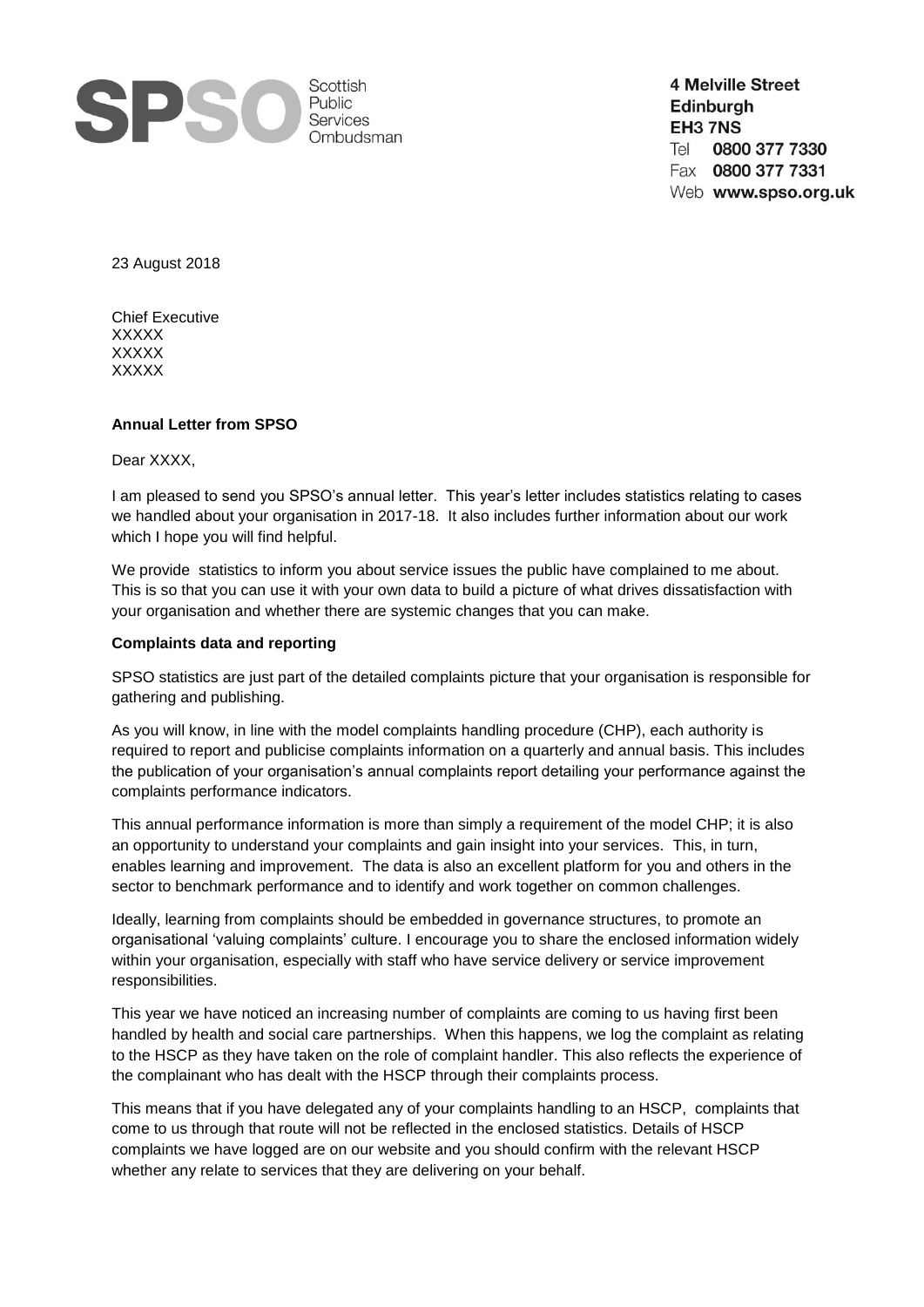# **Uphold Rate**

This year we have calculated the uphold rate using the number of complaints where we made a decision on the complaint, ie upheld, some upheld or not upheld. We feel that excluding withdrawn, resolved and otherwise incomplete investigations from this calculation gives a more accurate representation of the performance of organisations and allows you to benchmark more effectively.

You will therefore find the figures for uphold rate this year do not directly compare with previous years.

For information, we have included both our new uphold rate calculation, and the old uphold rate calculation on the tables for your organisation.

## **Complaint Handling Marker**

As you will be aware, in our complaints investigations we review to what extent authorities' complaints handling was in line with the requirements of the model CHP.

During 2017-18, we found that just over 22% of the cases we closed included one or more complaints handling failings. While it is pleasing to note that in many cases authorities identified shortcomings themselves prior to receiving feedback from us, I would like to draw your attention to the three key areas where authorities were likely to fail to meet the CHP requirements:

- **1.** Identifying fully each issue being complained about and providing an accurate, proportionate and evidence-based decision for each complaint.
- **2.** Communicating clearly with the complainant and managing their expectations in respect to the complaints process and likely outcomes.
- **3.** In respect of timescales at stage 2 of the model CHP, keeping the complainant updated where timescales will not be met.

Even if you did not have a complaint upheld by us, or we didn't make any findings about complaints handling, you might find it useful to consider your organisaton's performance in these three areas when reviewing annual complaints data.

As always we are keen to support you in developing and maintain good complaints handling practice.

#### **Best practice website**

All of our resources, guidance, updates and training opportunities for complaints handlers and governance teams are available on our website: [www.valuingcomplaints.org.uk](http://www.valuingcomplaints.org.uk/)

In 2017/18, we also published a thematic report under the title 'Making Complaints Work for Everyone', which was launched at our SPSO conference in December 2017. The report focuses on the impact of complaints on staff who have been complained about. It highlights that organisations need to actively support their staff through complaints processes and engage staff in positive and purposeful activities to manage and learn from complaints. Although focused on staff, it also makes reference to service users and how supporting staff can support service improvement.

If you haven't done so already, I'd encourage you to read it at [www.valuingcomplaints.org.uk/spso-thematic-reports](http://www.valuingcomplaints.org.uk/spso-thematic-reports)